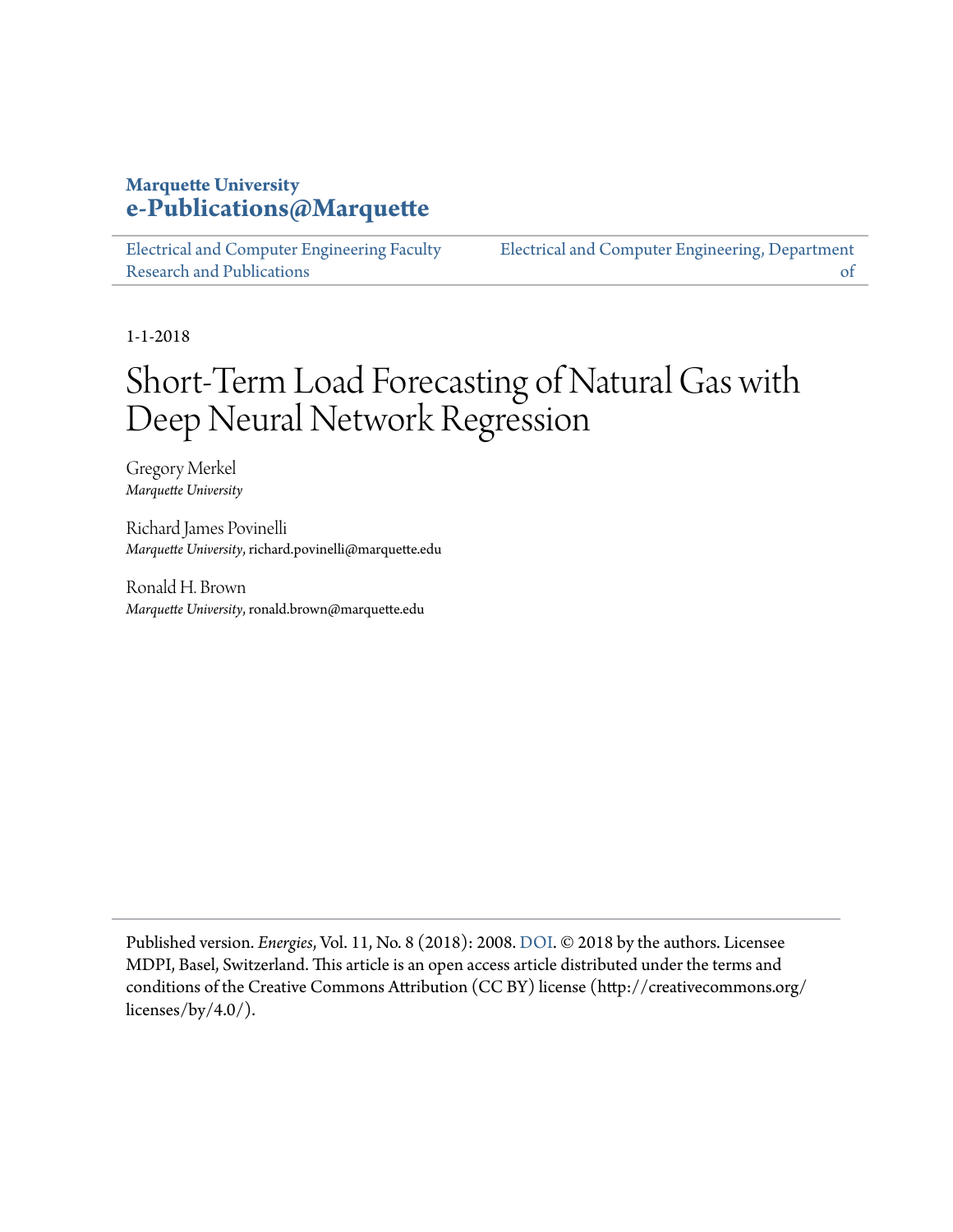

*Article*

## **Short-Term Load Forecasting of Natural Gas with Deep Neural Network Regression †**

### **Gregory D. Merkel, Richard J. Povinelli \* [ID](https://orcid.org/0000-0001-8439-0146) and Ronald H. Brown**

Opus College of Engineering, Marquette University, Milwaukee, WI 53233, USA;

gregory.merkel@marquette.edu (G.D.M.); ronald.brown@marquette.edu (R.H.B.)

**\*** Correspondence: richard.povinelli@marquette.edu; Tel.: +1-414-288-7088

† This work is an extension of the paper "Deep neural network regression for short-term load forecasting of natural gas" presented at the International Symposium on Forecasting, 17–20 June 2015, Cairns, Australia, and is published in their proceedings.

Received: 29 June 2018; Accepted: 1 August 2018; Published: 2 August 2018



**Abstract:** Deep neural networks are proposed for short-term natural gas load forecasting. Deep learning has proven to be a powerful tool for many classification problems seeing significant use in machine learning fields such as image recognition and speech processing. We provide an overview of natural gas forecasting. Next, the deep learning method, contrastive divergence is explained. We compare our proposed deep neural network method to a linear regression model and a traditional artificial neural network on 62 operating areas, each of which has at least 10 years of data. The proposed deep network outperforms traditional artificial neural networks by 9.83% weighted mean absolute percent error (*WMAPE*).

**Keywords:** short term load forecasting; artificial neural networks; deep learning; natural gas

#### **1. Introduction**

This manuscript presents a novel deep neural network (DNN) approach to forecasting natural gas load. We compare our new method to three approaches—a state-of-the-art linear regression algorithm and two shallow artificial neural networks (ANN). We compare our algorithm on 62 datasets representing many areas of the U.S. Each dataset consists of 10 years of training data and 1 year of testing data. Our new approach outperforms each of the existing approaches. The remainder of the introduction overviews the natural gas industry and the need for accurate natural gas demand forecasts.

The natural gas industry consists of three main parts; production and processing, transmission and storage, and distribution [\[1\]](#page-11-0). Like many fossil fuels, natural gas (methane) is found underground, usually near or with pockets of petroleum. Natural gas is a common byproduct of drilling for petroleum. When natural gas is captured, it is processed to remove higher alkanes such as propane and butane, which produce more energy when burned. After the natural gas has been processed, it is transported via pipelines directly to local distribution companies (LDCs) or stored either as liquid natural gas in tanks or back underground in aquifers or salt caverns. The natural gas is purchased by LDCs who provide natural gas to residential, commercial, and industrial consumers. Subsets of the customers of LDCs organized by geography or municipality are referred to as operating areas. Operating areas are defined by the individual LDCs and can be as large as a state or as small as a few towns. The amount of natural gas used often is referred to as the load and is measured in dekatherms (Dth), which is approximately the amount of energy in 1000 cubic feet of natural gas.

For LDCs, there are several uses of natural gas, but the primary use is for heating homes and business buildings, which is called heatload. Heatload changes based on the outside temperature.

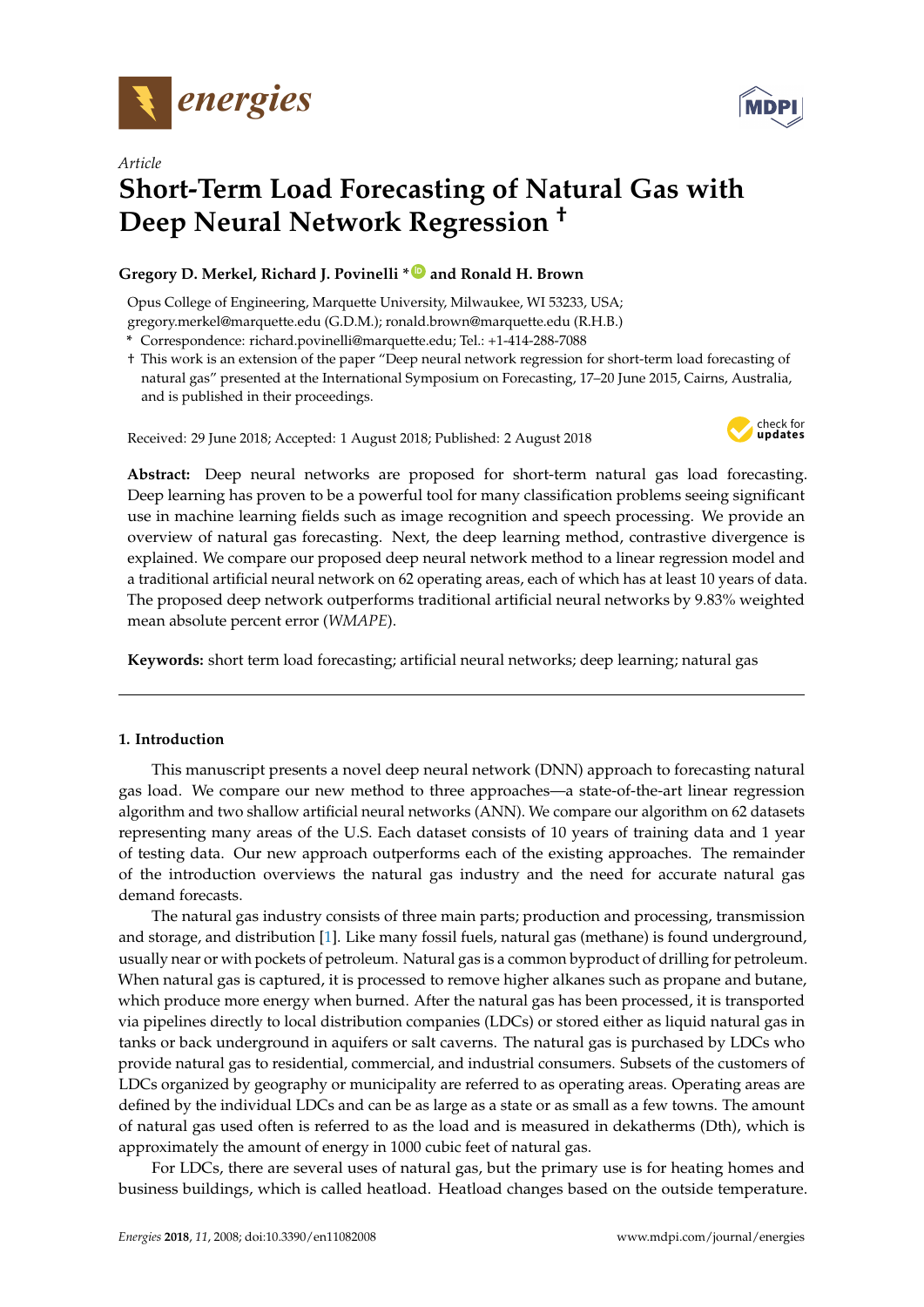During the winter, when outside temperatures are low, the heatload is high. When the outside temperature is high during the summer, the heatload is approximately zero. Other uses of natural gas, such as cooking, drying clothes, and heating water and other household appliances, are called baseload. Baseload is generally not affected by weather and typically remains constant throughout the *Energies* **2018**, *11*, x 2 of 13 year. However, baseload may increase with a growth in the customer population.

Natural gas utility operations groups depend on reliable short-term natural gas load forecasts to make purchasing and operating decisions. Inaccurate short-term forecasts are costly to natural gas utilities and customers. Under-forecasts may require a natural gas utility to purchase gas on the spot market at a much higher price. Over-forecasts may require a natural gas utility to store the excess gas or pay a penalty. and customers. Onder-forceasts may require a natural gas utinty to purch  $t$  purchasing and operating decisions. In accurate short-term for  $t$  to natural gas  $\alpha$ 

In this paper, we apply deep neural network techniques to the problem of short term load forecasting of natural gas. We show that a moderately sized neural network, trained using a deep neural network technique, outperforms neural networks trained with older techniques by an average of 0.63 (9.83%) points of weighted mean absolute percent error (WMAPE). Additionally, a larger network architecture trained using the discussed deep neural network technique results in an additional improvement of 0.20 (3.12%) points of *WMAPE*. This paper is an extension of Reference [\[2\]](#page-11-1). In the paper of the problem of the problem of the problem of short term of short term loads by the term of short term loads of short term loads of the problem of short term loads of the problem of the problem of the proble

The rest of the manuscript is organized as follows. Section 2 provides an overview of natur[al](#page-2-0) gas forecasting, including the variables used in typical forecasting models. Section [3](#page-3-0) discusses prior work. Section [4](#page-5-0) provides an overview of ANN and DNN architecture and training algorithms. Section [5](#page-8-0) discusses the data used in valida[tin](#page-8-1)g our method. Section  $6$  describes the proposed method. Section  $7$ explains the experiments and their results. Section  $8$  provides conclusions. ovides an overview of  $\overline{m}$  and  $\overline{m}$  providence and all gas follows. Sec

#### <span id="page-2-0"></span>2. Overview of Natural Gas Forecasting

The baseload of natural gas consumption, which does not vary with temperature for an operating area, typically changes seasonally and slowly as the number of customers, or their behavior, changes. Given the near steady nature of baseload, most of the effort in forecasting natural gas load focuses on predicting the heatload (load which varies with temperature). Hence, the most important factor affecting the natural gas load is the weather. le hear sleauy hature of baseloau, most of the enort in forecasting hatural gas load h

Figure 1 shows that natural gas load has a roughly linear relationship with temperatures above 65 °F. For this reason, it is important to consider a variety of temperature-related exogenous variables as potential inputs to short-term load forecasting models. This section discusses a few of these exogenous variables, which include heating degree day (HDD), dew point (DPT), cooling degree day (CDD), day of the week (DOW), and day of the year (DOY). as potential in puts to short-term load forecasting models. This section discusses a few of these exceptions

<span id="page-2-1"></span>

**Figure 1.** Weighted combination of several midwestern U.S. operating areas, including Illinois, **Figure 1.** Weighted combination of several midwestern U.S. operating areas, including Illinois, Michigan, and Wisconsin. Authors obtained data directly from local distribution companies. The data is from 1 January 2003 to 19 March 2018.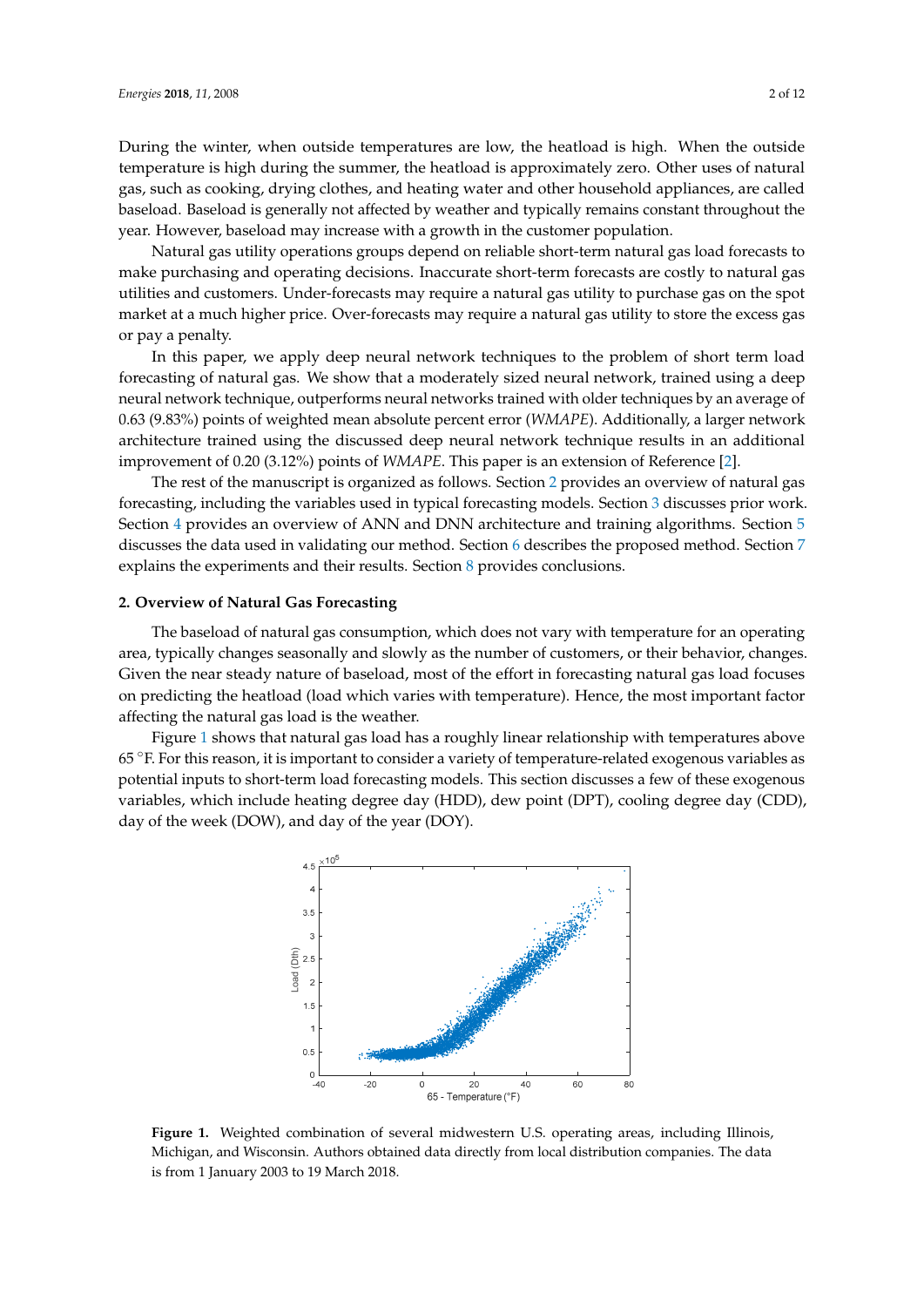Note the kink in the trend of Figure [1](#page-2-1) at about 65 °F. At temperatures greater than 65 °F, residential and commercial users typically stop using natural gas for heating. At temperatures greater than 65  $^{\circ}$ F, only the baseload remains. Thus, heating degree days (HDD) are used as inputs to forecasting models,

$$
HDD = \max(0, T_{ref} - T), \tag{1}
$$

where  $T$  is the temperature, and  $T_{\textit{ref}}$  is the reference temperature [\[3\]](#page-11-2). Reference temperature is indicated by concatenating it to HDD, i.e., HDD65 indicates a reference temperature of 65 °F.

Several other weather-based inputs can be used in forecasting natural gas, such as wind-adjusted heating degree day (HDDW); dew point temperature (DPT), which captures humidity; and cooling degree days (CDD),  $h_{\text{av}}(CDD)$  $\overline{C}$ 

$$
CDD = \max(0, T - T_{ref})
$$
\n(2)

and is used to model temperature-related effects above *Tref* as seen in Figure [1.](#page-2-1) CDD max(0, ) *ref T T* (2)

<span id="page-3-1"></span>In addition to weather inputs, time variables are important for modeling natural energy demand [\[4\]](#page-11-3). Figure [2](#page-3-1) illustrates the day of the week (DOW) effect. Weekends (Friday–Sunday) have less demand than weekdays (Monday–Thursday). The highest demand typically occurs on Wednesdays, while the lowest demand generally occurs on Saturdays. A day of the year (DOY) variable is also while the lowest demand generally occurs on Saturdays. A day of the year (DOY) variable is also important. This allows homeowner behaviors between seasons to be modeled. In September, a 50 °F temperature will cause few natural gas customers to turn on their furnaces, while in February at 50 °F all furnaces will be on. demand than weekdays (Monday–Thursday). The highest demand typically occurs on Wednesdays,



**Figure 2.** The same data as in Figure 1 colored by day of the week. **Figure 2.** The same data as in Figure [1](#page-2-1) colored by day of the week.

#### <span id="page-3-0"></span> $\mathcal{L}$ **3. Prior Work**

Multiple linear regression (LR) and autoregressive integrated moving average (ARIMA) are parameter linear regression model [5]. Let *s*ˆ be the day ahead forecasted natural gas demand, common models for forecasting short-term natural gas demand [\[5\]](#page-11-4). Vitullo et al. propose a five-parameter linear regression model [\[5\]](#page-11-4). Let *ŝ* be the day ahead forecasted natural gas demand, HDD65 be the forecasted HDD with a reference temperature of 65 $\degree$ F, HDD55 be the forecasted HDD with a reference temperature 55 °F, and CDD65 be the forecasted CDD with a reference temperature 65 °F. Let ∆HDD65 be the difference between the forecasted HDD65 and the prior day's actual HDD65.<br>Then *Vitalla's model is described as* Then, Vitullo's model is described as

$$
\hat{s} = \beta_0 + \beta_1 \text{HDD65} + \beta_2 \text{HDD55} + \beta_3 \Delta \text{HDD65} + \beta_4 \text{CDD65}.\tag{3}
$$

 $\beta_0$  is the natural gas load not dependent on temperature. The natural gas load dependent on temperature is captured by the sum of  $\beta_1$  and  $\beta_2$ . The two reference temperatures better model the smooth transition from heating to non-heating days. *β*<sub>3</sub> accounts for recency effects [\[5](#page-11-4)[,6\]](#page-11-5). Finally, *β*<sup>4</sup> models small, but not insignificant, temperature effects during non-heating days.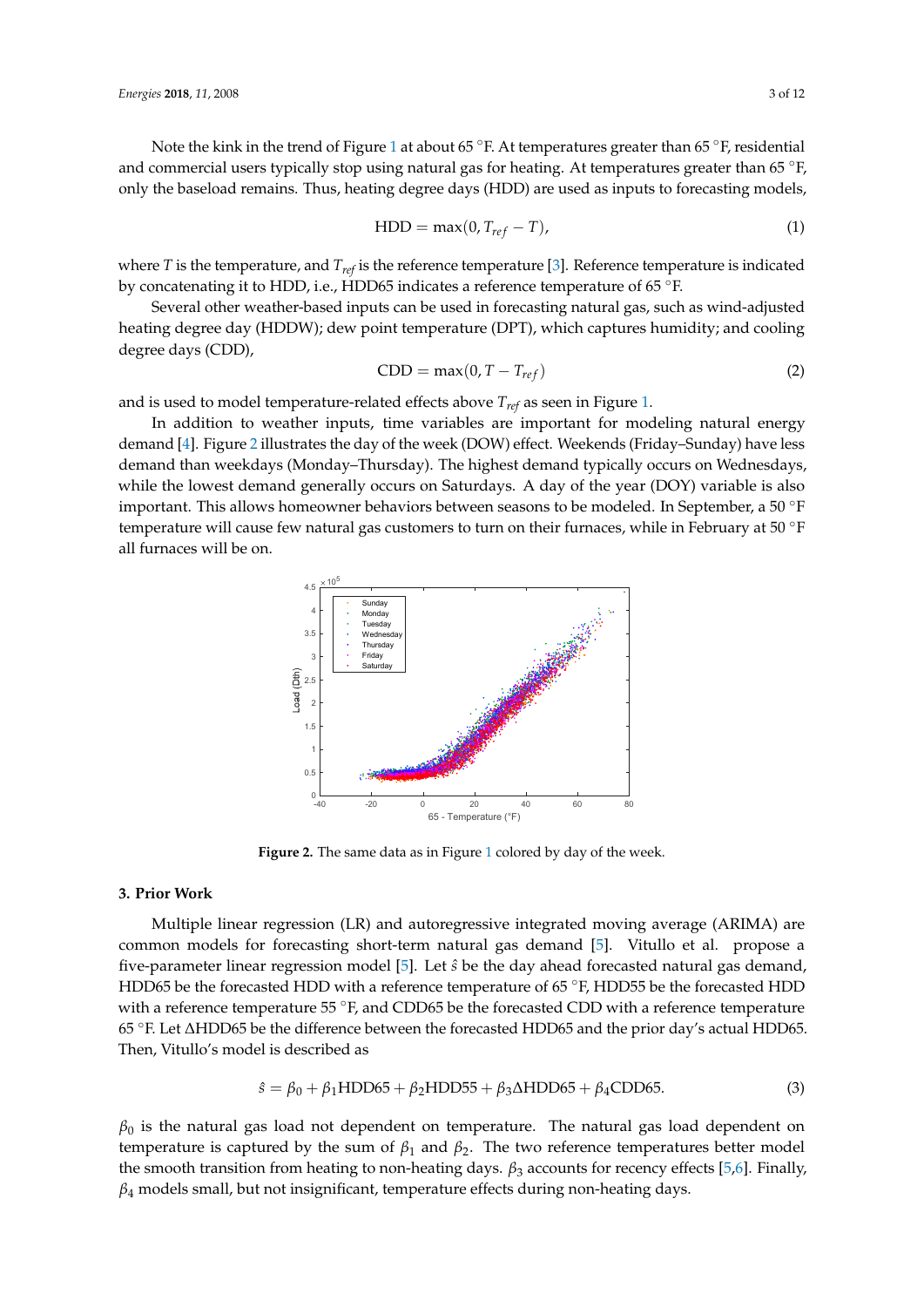While the Vitullo model and other linear models perform well on linear stationary time-series, they assume that load has roughly a linearly relationship with temperature [\[7\]](#page-11-6). However, natural gas demand time series is not purely linear with temperature. Some of the nonlinearities can be modeled using heating and cooling degrees, but natural gas demand also contains many smaller nonlinearities that cannot be captured easily with linear or autoregressive models even with nonlinear transformations of the data.

To address these nonlinearities, forecasters have used artificial neural networks (ANNs) in place of, or in conjunction with, linear models [\[5,](#page-11-4)[8,](#page-12-0)[9\]](#page-12-1). ANNs are universal approximators, meaning that with the right architecture, they can be used to model almost any regression problem [\[8\]](#page-12-0). Artificial neural networks are composed of processing nodes that take a weighted sum of their inputs and then output a nonlinear transform of that sum.

Recently, new techniques for increasing the depth (number of layers) of ANNs have yielded deep neural networks (DNN) [\[10\]](#page-12-2). DNNs have been applied successfully to a range of machine learning problems, including video analysis, motion capture, speech recognition, and image pattern detection [\[10](#page-12-2)[,11\]](#page-12-3).

As will be described in depth in the next section, DNNs are just large ANNs with the main difference being the training algorithms. ANNs are typically trained using gradient descent. Large neural networks trained using gradient descent suffer from diminishing error gradients. DNNs are trained using the contrastive divergence algorithm, which pre-trains the model. The pre-trained model is fine-tuned using gradient descent [\[12\]](#page-12-4).

This manuscript adapts the DNNs to short-term natural gas demand forecasting and evaluates DNNs' performance as a forecaster. Little work has been done in the field of time series regression using DNNs, and almost no work has been done in the field of energy forecasting with DNNs. One notable example of literature on these subjects is Qui et al., who claim to be the first to use DNNs for regression and time series forecasting [\[13\]](#page-12-5). They show promising results on three electric load demand time series and several other time series using 20 DNNs ensembled with support vector regression. However, the DNNs they used were quite small; the largest architecture consists of two hidden layers of 20 neurons each. Because of their small networks, Qui et al. did not take full advantage of the DNN technology.

Another example of work in this field is Busseti et al. [\[14\]](#page-12-6), who found that deep recurrent neural networks significantly outperformed the other deep architectures they used for forecasting energy demand. These results are interesting but demonstrated poor performance when compared to the industry standard in energy forecasting, and they are nearly impossible to replicate given the information in the paper.

Some good examples of time series forecasting using DNNs include Dalto, who used them for ultra-short-term wind forecasting [\[15\]](#page-12-7), and Kuremoto et al. [\[16\]](#page-12-8), who used DNNs on the Competition on Artificial Time Series benchmark. In both applications, DNNs outperformed neural networks trained by backpropagation. Dalto capitalized on the work of Glorot and Bengio when designing his network and showed promising results [\[17\]](#page-12-9). Meanwhile, Kuremoto successfully used Kennedy's particle swarm optimization in selecting their model parameters [\[18\]](#page-12-10). The work most similar to ours is Ryu et al., who found that two different types of examined DNNs performed better on short-term load forecasting of electricity than shallow neural networks and a double seasonal Holt-Winters model [\[19\]](#page-12-11).

Other, more recent examples of work in this field include Kuo and Huang [\[20\]](#page-12-12), who use a seven-layer convolutional neural network for forecasting energy demand with some success. Unfortunately, they do not use any weather information in their model which results in poor forecasting accuracy compared to those who do account for weather. Li et al. used a DNN combined with hourly consumption profile information to do hourly electricity demand forecasting [\[21\]](#page-12-13). Chen et al. used a deep residual network to do both point and probabilistic short-term load forecasting of natural gas [\[22\]](#page-12-14). Perhaps the most similar recent work to that which is presented in this paper is Hosein and Hosein, who compared a DNN without RBM pretraining to one with RBM pretraining on short-term load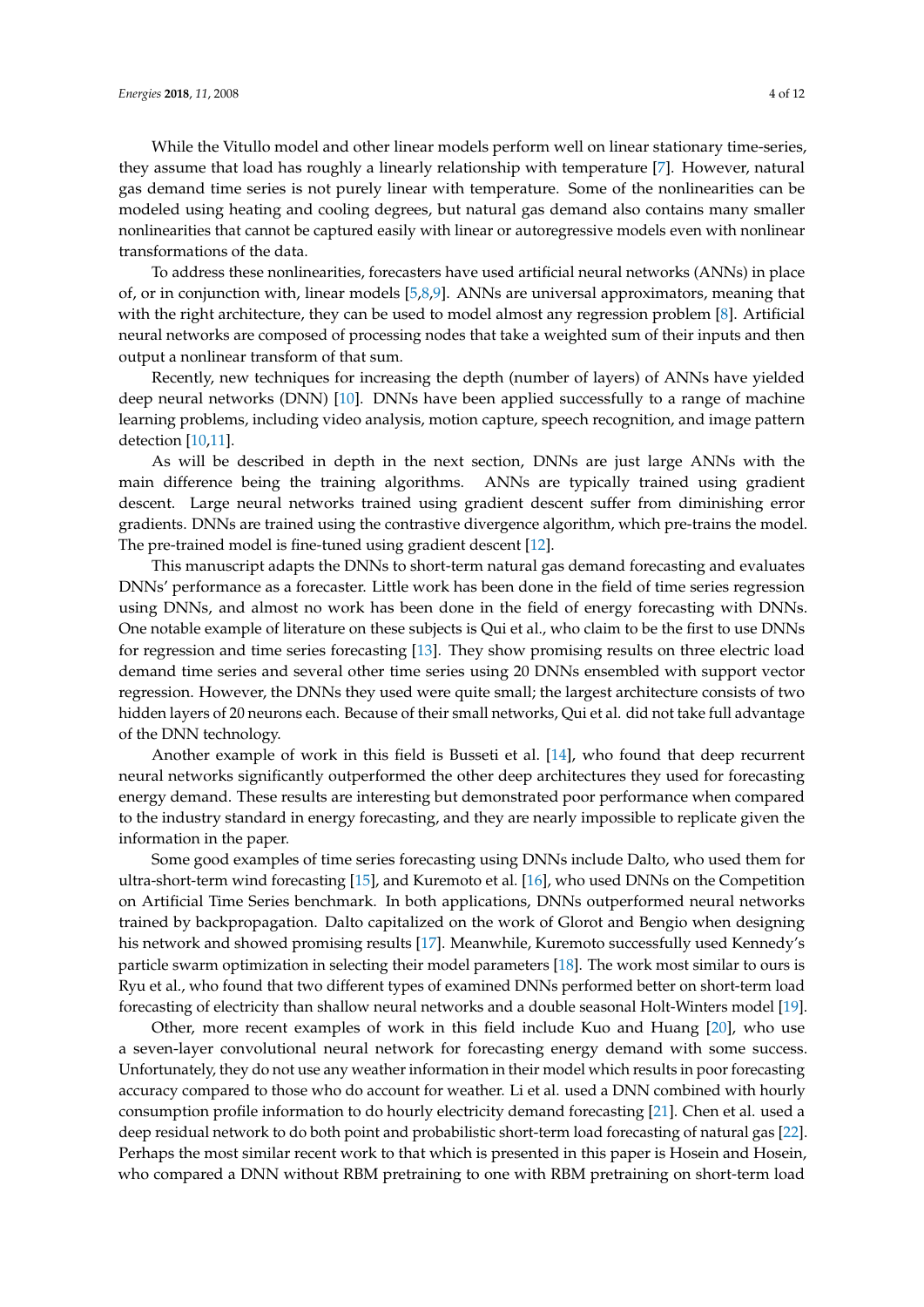forecasting of electricity. They found that the pretrained DNN performed better, especially as network size increased [\[23\]](#page-12-15).

Given the successful results of these deep neural network architectures on similar problems, it is expected that DNNs will surpass ANNs in many regression problems, including the short-term load forecasting of natural gas. This paper explores the use of DNNs to model a natural gas system by comparing the performance of the DNN to various benchmark models and the current state-of-the-art models.

#### <span id="page-5-0"></span>**4. Artificial and Deep Neural Networks**

This section provides an overview of ANNs and DNNs and how to train them to solve regression problems. An ANN is a network of nodes. Each node sums its inputs and then nonlinearly transforms them. Let  $x_i$  represent the *i*th input to the node of a neural network,  $w_i$  the weight of the *i*th input, *b* the bias term, *n* the number of inputs, and *o* the output of the node. Then

$$
o = \sigma \left( \sum_{i=1}^{n} w_i x_i + b \right), \tag{4}
$$

where

$$
\sigma(x) = \frac{1}{1 + e^{-x}}.\tag{5}
$$

This type of neural network node is a sigmoid node. However other nonlinear transforms may be used. For regression problems, the final node of the network is typically a linear node where

$$
o = \sum_{i=1}^{n} w_i x_i + b. \tag{6}
$$

<span id="page-5-1"></span>A network of nodes is illustrated in Figure [3](#page-5-1) below for a feedforward ANN, whose outputs always connect to nodes further in the network. The arrows in Figure [3](#page-5-1) indicate how the outputs of nodes in one layer connect to the inputs in the next layer. The visible nodes are labelled with a V. The hidden nodes are labelled with an Hx.y, where x indicates the layer number and y indicates the node number. The output node is labeled O.



**Figure 3.** A feedforward ANN with four visible nodes, three nodes in the first hidden layer, two nodes in the second hidden layer, and a single node in the output layer.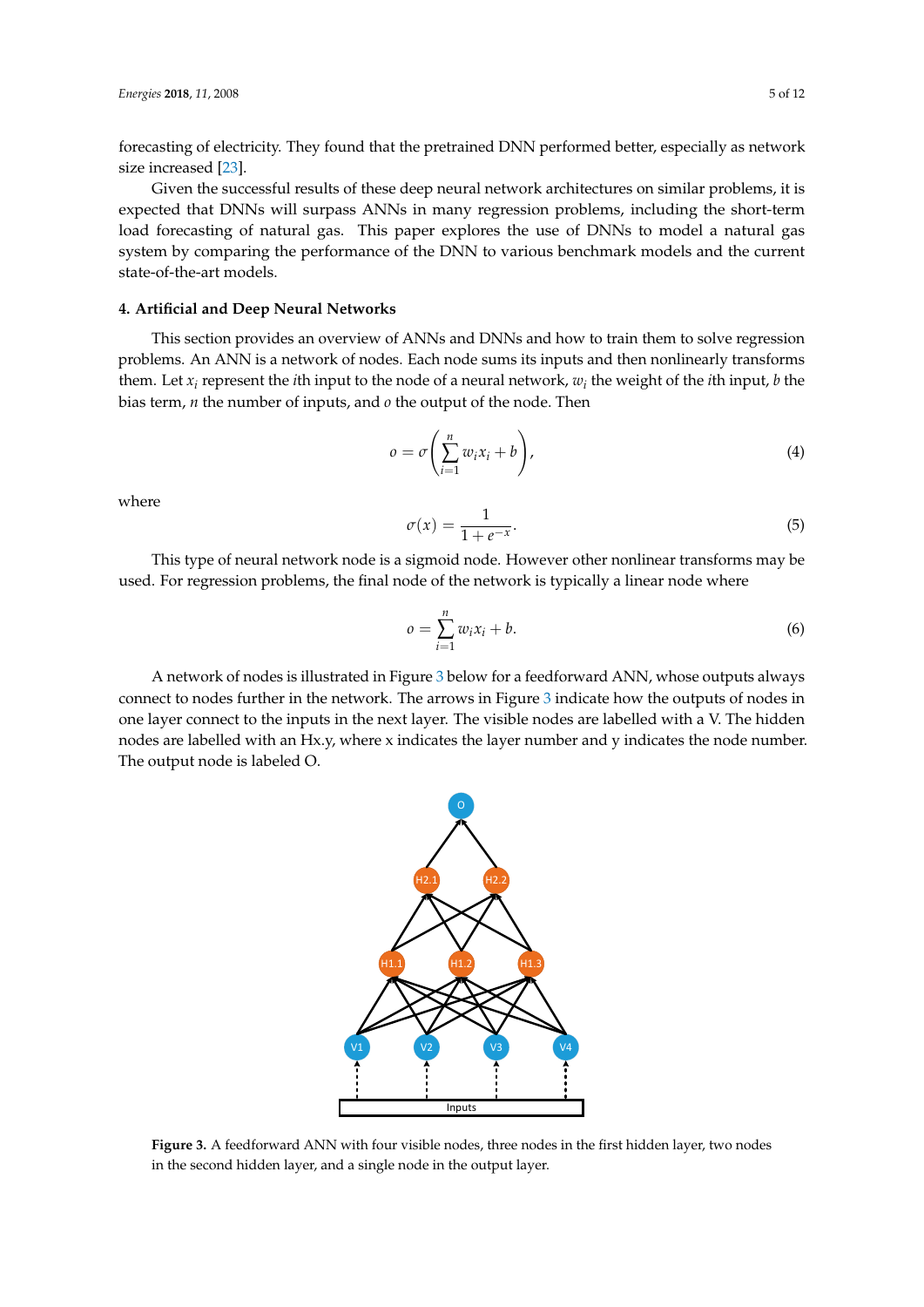The ANN is trained using the backpropagation algorithm [\[24\]](#page-12-16). The backpropagation algorithm The ANN is trained using the backpropagation algorithm [24]. The backpropagation algorithm is run over all the training data. This is called an epoch. When training an ANN, many epochs are is run over all the training data. This is called an epoch. When training an ANN, many epochs are performed with a termination criterion such as a maximum number of epochs or the error falling performed with a termination criterion such as a maximum number of epochs or the error falling below a threshold. below a threshold.

<span id="page-6-0"></span>Next, we describe a DNN. A DNN is essential an ANN with many hidden layers. The difference Next, we describe a DNN. A DNN is essential an ANN with many hidden layers. The difference is in the training process. Rather than training the network using only the backpropagation algorithm, is in the training process. Rather than training the network using only the backpropagation algorithm, an initialization phase is done using the contrastive divergence algorithm [\[25,](#page-12-17)[26\]](#page-12-18). The contrastive an initialization phase is done using the contrastive divergence algorithm [25,26]. The contrastive divergence algorithm is performed on a restricted Boltzmann machine (RBM). Figure 4 illustrates divergence algorithm is performed on a restricted Boltzmann machine (RBM). Figure [4 il](#page-6-0)lustrates a a RBM with four visible nodes and three hidden nodes. Important to note is that unlike the ANN, the arrows point in both directions. This is to indicate that the contrastive divergence algorithm updates the weights by propagating the error in both directions. the weights by propagating the error in both directions.



**Figure 4.** A restricted Boltzmann machine with four visible units and three hidden units. Note the **Figure 4.** A restricted Boltzmann machine with four visible units and three hidden units. Note the similarity with a single layer of a neural network. similarity with a single layer of a neural network.

Similar to an ANN, a RBM has bias terms. However, since the error is propagated in both Similar to an ANN, a RBM has bias terms. However, since the error is propagated in both directions there are two bias terms, b and c. The visible and hidden nodes are calculated from one another [\[26\]](#page-12-18). Let  $v_i$  represent the *i*th visible node,  $w_i$  the weight of the *i*th visible node, *c* the bias term, *n* the number of visible nodes, and *h* the hidden node.

$$
h = \sigma \left( \sum_{i=1}^{n} w_i v_i + c \right),\tag{7}
$$

which can be rewritten in vector notation for all hidden units as

$$
\mathbf{h} = \sigma(\mathbf{W}\mathbf{v} + \mathbf{c}).\tag{8}
$$

Similarly, the visible node can be calculated in terms of the hidden nodes. Let *h<sup>j</sup>* represent the *j*th hidden node, *w<sup>j</sup>* the weight of the *j*th hidden node, *b* the bias term, *m* the number of hidden nodes, and *v* the visible node. Then

$$
v = \sigma \left( \sum_{j=1}^{m} w_j h_j + b \right), \tag{9}
$$

which can be rewritten in vector notation for all visible units as

$$
\mathbf{v} = \sigma \Big( \mathbf{W}^T \mathbf{h} + \mathbf{b} \Big), \tag{10}
$$

where  $W^T$  is the transpose of  $W$ .

Training a RBM is done in three phases as described in Algorithm 1 for training vector **v***<sup>0</sup>* and a training rate ε. Algorithm 1 is performed on iterations (epochs) of all input vectors.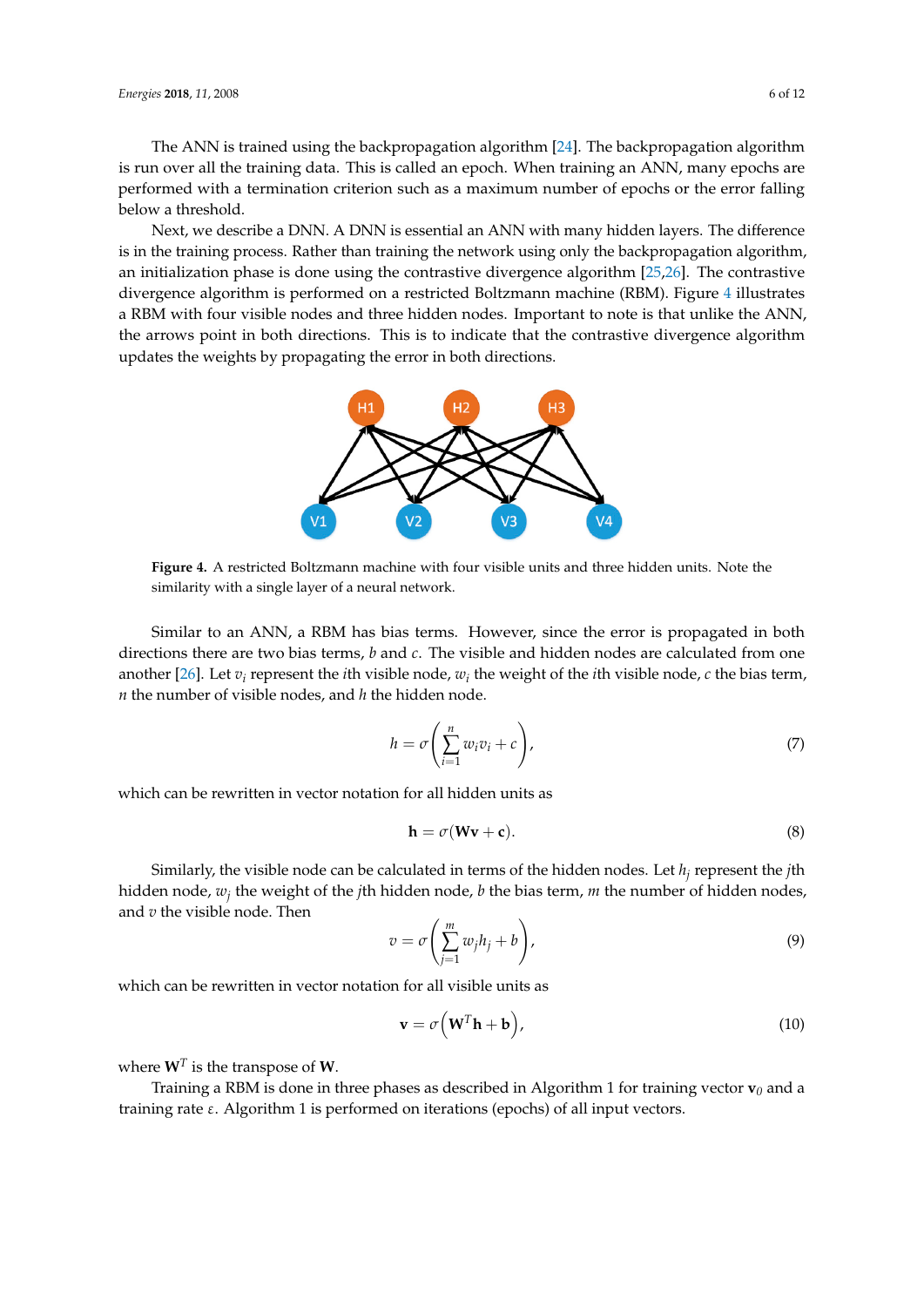**Algorithm 1:** Training restricted Boltzmann machines using contrastive divergence

| 1  | //Positive Phase                                                                           |
|----|--------------------------------------------------------------------------------------------|
| 2  | $\mathbf{h}_0 = \sigma \left( \mathbf{W} \mathbf{v}_0 + \mathbf{c} \right)$                |
| 3  | for each hidden unit $h_{0i}$ :                                                            |
| 4  | if $h_{0i}$ > rand(0,1)//rand(0,1) represents a sample drawn from the uniform distribution |
| 5  | $h_{0i} = 1$                                                                               |
| 6  | else                                                                                       |
| 7  | $h_{0i} = 0$                                                                               |
| 8  | //Negative Phase                                                                           |
| 9  | $\mathbf{v}_1 = \sigma (\mathbf{W}^T \mathbf{h}_0 + \mathbf{b})$                           |
| 10 | for each visible units $v_{1i}$ :                                                          |
| 11 | if $v_{1j} > \text{rand}(0,1)$                                                             |
| 12 | $v_{1i} = 1$                                                                               |
| 13 | else                                                                                       |
| 14 | $v_{1j}=0$                                                                                 |
| 15 | //Update Phase                                                                             |
| 16 | $\mathbf{h}_1 = \sigma \left( \mathbf{W} \mathbf{v}_1 + \mathbf{c} \right)$                |
| 17 | $\mathbf{W} = \varepsilon (\mathbf{h}_0 \mathbf{v}_0)^T - \mathbf{h}_1 \mathbf{v}_1)^T$    |
|    | 18 <b>b</b> = $\varepsilon$ ( <b>h</b> <sub>0</sub> - <b>h</b> <sub>1</sub> )              |
| 19 | $\mathbf{c} = \varepsilon \left( \mathbf{v}_0 - \mathbf{v}_1 \right)$                      |
|    |                                                                                            |

<span id="page-7-0"></span>As can be seen in Figure [4,](#page-6-0) a trained RBM closely resembles a single layer of an ANN. We stack RBMs to form an ANN. First, RBM1 is trained based on our input data using Algorithm 1. Then, the entire input set is fed into the visible layer of a now fixed RBM1, and the outputs at the hidden layer are collected. These outputs are used as the inputs to train RBM2. This process is repeated after RBM2 is fully trained to generate the inputs for RBM3, and so on, as shown in Figure [5.](#page-7-0) This training is unsupervised, meaning that no target outputs are given to the model. It has information about the inputs and how they are related to one another, but the network is not able to solve any real problem yet.



**Figure 5.** Graphical representation of how RBMs are trained and stacked to function as an ANN. **Figure 5.** Graphical representation of how RBMs are trained and stacked to function as an ANN.

particular problem. Since our problem is short-term load forecasting, natural gas load values are used The next step is training a DNN. Backpropagation is used to train the neural network to solve a particular problem. Since our problem is short-term load forecasting, natural gas load values are used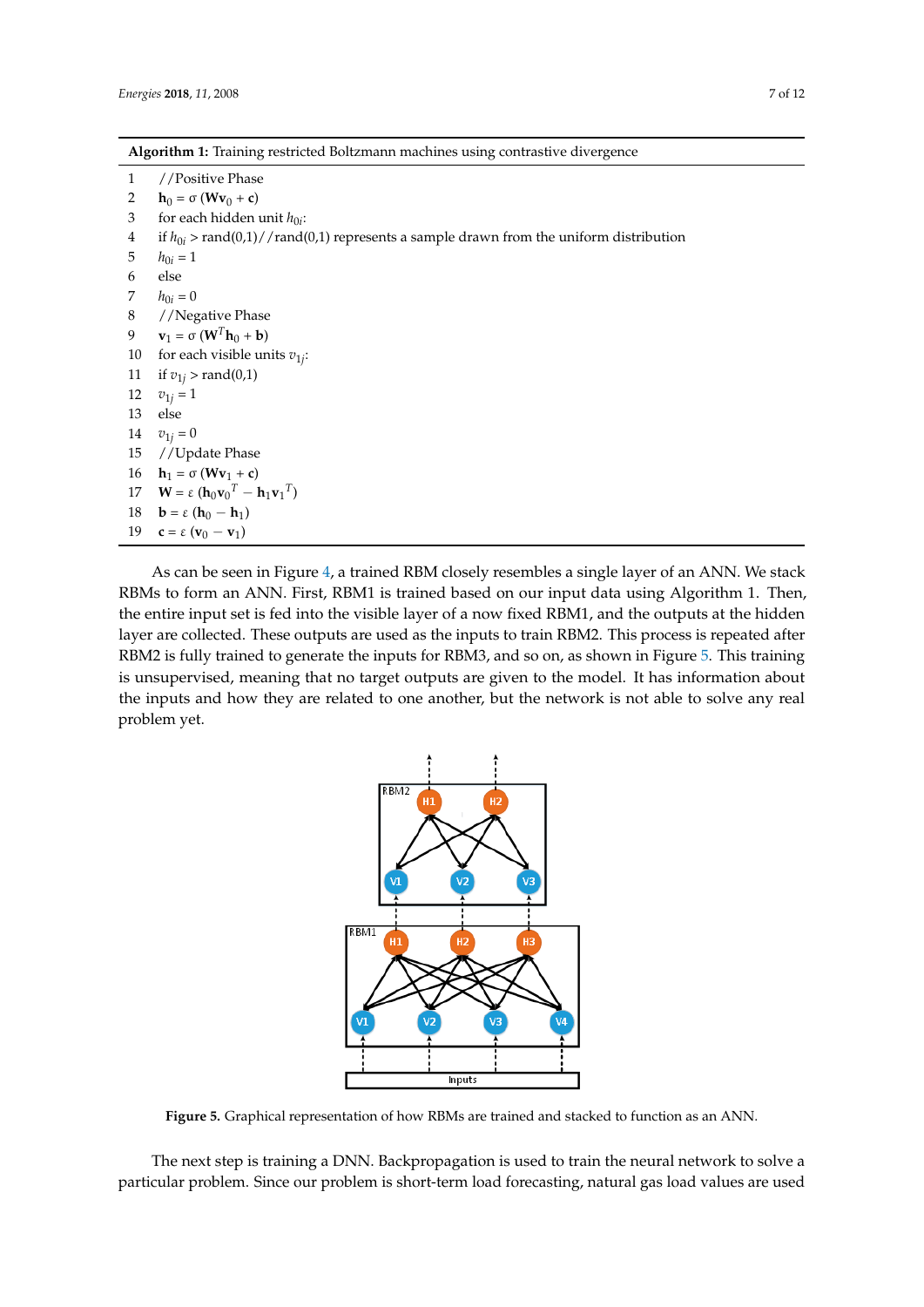as target outputs, and a set of features such as temperature, wind speed, day of the week, and previous loads are used as the inputs. After the backpropagation training, the DNN functions identically to a large ANN.

#### <span id="page-8-0"></span>**5. Data**

One common problem with training any type of neural network is that there is always some amount of randomness in the results [\[27\]](#page-12-19). This means that it is difficult to know whether a single trained model is performing well because the model parameters are good or because of randomness. Hanson and Salamon mitigated this problem using cross validation and an ensemble of similar neural networks [\[27\]](#page-12-19). They trained many models on the different parts of the same set of data so that they could test their models on multiple parts of the data.

This paper mitigates this problem by using data sets from 62 operating areas from local distribution companies around the United States. These operating areas come from many different geographical regions including the Southwest, the Midwest, West Coast, Northeast, and Southeast and thus represent a variety of climates. The data sets also include a variety of urban, suburban and rural areas. This diverse data set allows for broader conclusions to be made about the performance of the forecasting techniques.

For each of the 62 operating areas, several models are trained using at least 10 years of data for training and 1 year for testing. The inputs to these models are those discussed in Section [2.](#page-2-0) The natural gas flow is normalized using the method proposed by Brown et al. [\[28\]](#page-12-20). All the weather inputs in this experiment are observed weather as opposed to forecasted weather for the sake of simplicity.

#### <span id="page-8-1"></span>**6. Methods**

This section discusses the models at the core of this paper. Four models are compared: a linear regression (LR) model [\[5\]](#page-11-4), an ANN trained as described in Reference [\[26\]](#page-12-18), and two DNNs trained as described in Section [3.](#page-3-0) The first DNN is a shallow neural network with the same size and shape as the ANN. The other DNN is much larger.

The ANN has two hidden layers of 12 and four nodes each and is trained using a Kalman filter-based algorithm [\[29\]](#page-12-21). The first DNN has the same architecture as the ANN but is pretrained using contrastive divergence. The purpose of using this model is to determine if the contrastive divergence algorithm can outperform the Kalman filter-based algorithm on these 62 data sets when all other variables are equal. Each RBM is trained for 1000 epochs, and 20 epochs of backpropagation are performed. Despite its small size, the contrastive divergence trained neural network is referred to as a DNN to simplify notation.

In addition to these models, which represent the state-of-the-art in short-term load forecasting of natural gas, a large DNN with hidden layers of 60, 60, 60, and 12 neurons, respectively, is studied. The purpose of this model is to show how much improvement can be made by using increasingly complex neural network architectures. All forecasting methods are provided with the same inputs to ensure a fair comparison.

#### <span id="page-8-2"></span>**7. Results**

To evaluate the performance of the respective models, we considered several metrics to evaluate the performance of each model. The first of these is the root mean squared error:

RMSE = 
$$
\sqrt{\frac{1}{N} \sum_{n=1}^{N} [\hat{s}(n) - s(n)]^2}
$$
, (11)

for a testing vector of length *N*, actual demand *s*, and forecasted demand *sˆ*. *RMSE* is a powerful metric for short-term load forecasting of natural gas because it naturally places more value on the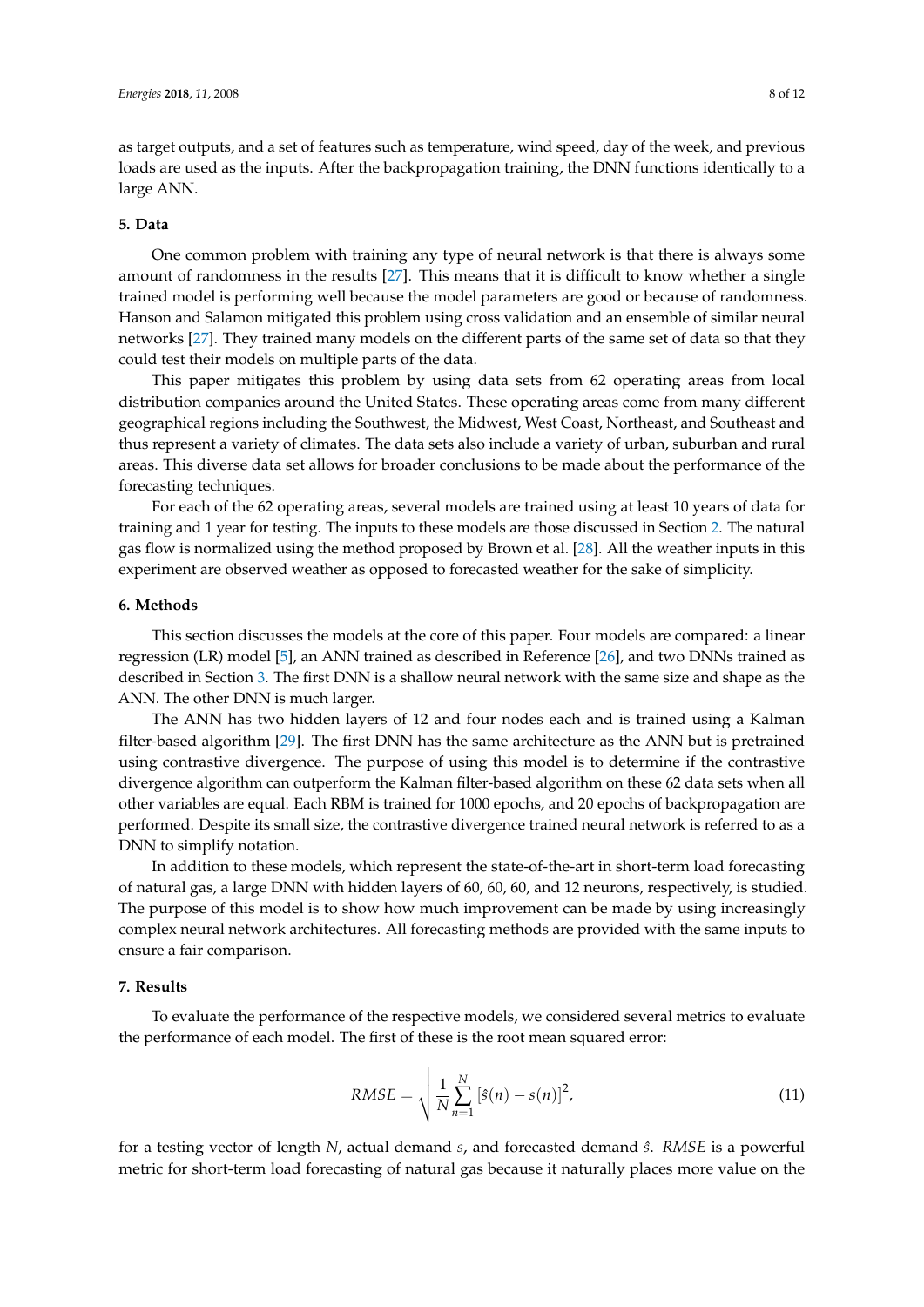days with higher loads. These days are important, as they are when natural gas is the most expensive, which means that purchasing gas on the spot market or having bought too much gas can be costly. Unfortunately, *RMSE* is magnitude dependent, meaning that larger systems have larger *RMSE* if the percent error is constant, which makes it a poor metric for comparing the performance of a model across different systems.

Another common metric for evaluating forecasts is mean absolute percent error,

$$
MAPE = 100 \frac{1}{N} \sum_{n=1}^{N} \frac{|\hat{s}(n) - s(n)|}{s(n)}.
$$
\n(12)

Unlike *RMSE*, *MAPE* is unitless and not dependent on the magnitude of the system. This means that it is more useful for comparing the performance of a method between operating areas. It does, however, put some emphasis on the lowest flow days, which, on top of being the least important days to forecast correctly, are often the easiest days to forecast. As such, *MAPE* is not the best metric for looking at the performance of the model across all the days in a year, but can be used to describe the performance on a subset of similar days.

The error metric used in this paper is weighted *MAPE*:

$$
WMAPE = 100 \frac{\sum_{n=1}^{N} |\hat{s}(n) - s(n)|}{\sum_{n=1}^{N} s(n)}
$$
(13)

This error metric does not emphasize the low flow and less important days while being unitless and independent of the magnitude of the system. This means that it is the most effective error metric for comparing the performance of our methods over the course of a full year.

The mean and standard deviation of the performance of each model over the 62 data sets are shown in Table [1.](#page-9-0) As expected, the DNN has a lower mean *WMAPE* than the linear regression and ANN forecasters, meaning that generally, the DNN performs better than the simpler models. Additionally, the large DNN marginally outperforms the small DNN in terms of *WMAPE*. Both results are shown to be statistically significant later in this section. In addition to the mean, the standard deviation of the performances of the two DNN architectures are smaller than that of the LR and ANN. This is an important result because it points to a more consistent performance across different areas as well as better performance overall.

<span id="page-9-0"></span>**Table 1.** The mean and standard deviation of the performance of the four models on all 62 areas.

|                           | LR WMAPE |      |      | ANN WMAPE DNN WMAPE Large DNN WMAPE |
|---------------------------|----------|------|------|-------------------------------------|
| Mean                      | 6.41     | 6.41 | 5.78 | 5.58                                |
| <b>Standard Deviation</b> | 2.49     | 2.83 | 2.11 | 2.09                                |

Simply stating the mean performance does not tell us much without looking at the differences in performance for each of the 62 areas individually, which is shown succinctly in Figures [6](#page-10-1) and [7.](#page-10-2) Figure [6a](#page-10-1),b and Figure [7](#page-10-2) are histograms of the difference in performance on all 62 areas of two forecasting methods. By presenting the results this way, we can visualize the general difference in performance for each of the 62 operating areas. Additionally, *t*-tests can be performed on the histograms to determine the statistical significance of the difference. Right-tailed *t*-tests were performed on the distributions in Figure [6a](#page-10-1),b. The resulting *p*-values are 1.2  $\times$   $10^{-7}$  and 6.4  $\times$   $10^{-4}$ , respectively, meaning that the DNN performed better, in general, than the ANN or LR, and that the difference in performance is statistically significant in both cases.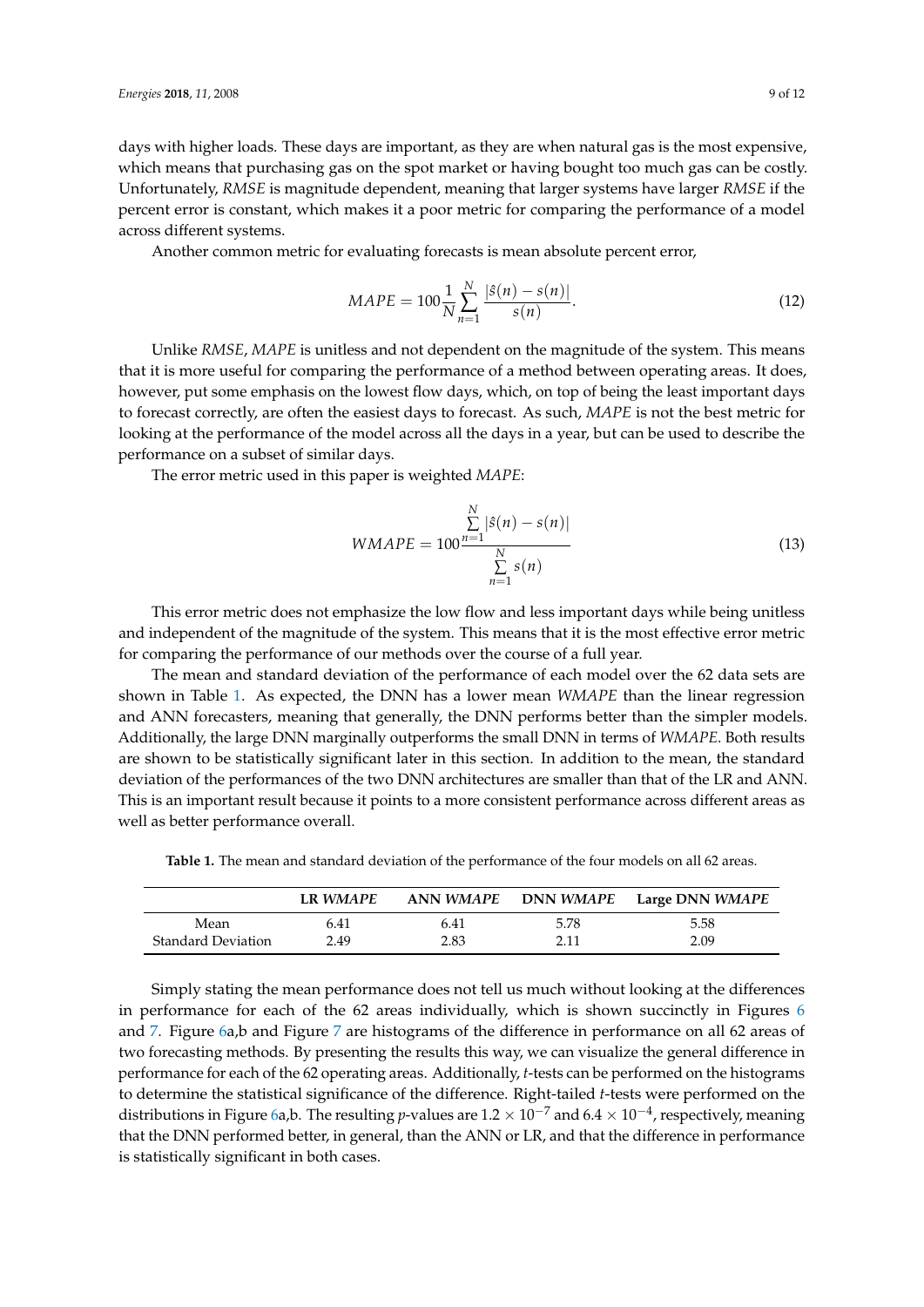

<span id="page-10-1"></span>

**Figure 6.** This figure shows two histograms: (**a**) A comparison of the performance of all 62 models **Figure 6.** This figure shows two histograms: (**a**) A comparison of the performance of all 62 models between the DNN and the LR. Instances to the left of the center line are those for which the LR between the DNN and the LR. Instances to the left of the center line are those for which the LR performed better, while those on the right are areas where the DNN performs better. The distance performed better, while those on the right are areas where the DNN performs better. The distance from the center line is the difference in WMAPE. (b) The same as (a) but comparing the ANN to the DNN. One instance (at 10.1) in (**b**) is cut off to maintain consistent axes.

It is also interesting to consider that in some areas, the LR and ANN forecasters perform better It is also interesting to consider that in some areas, the LR and ANN forecasters perform better than the DNN. This implies that in some cases, the simpler model is the better forecaster. It is also than the DNN. This implies that in some cases, the simpler model is the better forecaster. It is also important to point out that of the 13 areas where the LR outperforms the DNN, only two have LR important to point out that of the 13 areas where the LR outperforms the DNN, only two have LR ward to point out and the simple simple that the simple LR models are performed very simple than the simple simpl<br>The simple simple simple simple simple simple simple simple simple simple simple simple simple simple simple *WMAPEs greater than 5.5, which means that the simple LR models are performing very well when* compared to industry standards for short-term load forecasting of natural gas on those areas.

<span id="page-10-2"></span>Figure 7 compares the performance of the two DNNs. As with the two distributions in Figure 6*,* a left-tailed *t*-test was p[er](#page-10-2)formed on the histogram in Figure 7 resulting in a *p*-value of 9.8  $\times$  10<sup>-5</sup>. This means that the Large DNN offers a statistically significant better performance over the 62 areas than the small DNN. However, much like in the comparison between the DNN and other models, the small DNN performs better in some areas, which supports the earlier claim that complex models do not necessarily outperform simpler ones.



**Figure 7.** A comparison of the performance of all 62 models between the DNN and the Large DNN. **Figure 7.** A comparison of the performance of all 62 models between the DNN and the Large DNN. Instances to the left of the center line are those for which the Large DNN performed better, while Instances to the left of the center line are those for which the Large DNN performed better, while those those on the right are areas where the DNN performs better. The distance from the center line is the difference in *WMAPE*. on the right are areas where the DNN performs better. The distance from the center line is the difference in *WMAPE*.

## <span id="page-10-0"></span>**8. Conclusions 8. Conclusions**

We conclude that DNNs can be better short-term load forecasters than LR and ANNs. On average, over the 62 operating areas examined, a DNN outperformed an otherwise identical ANN at short-term  $\frac{1}{\sqrt{2}}$  is the performance are not performance are not present for all 62 operating are not present for some load forecasting of natural gas, and a larger DNN offered even greater performance. However,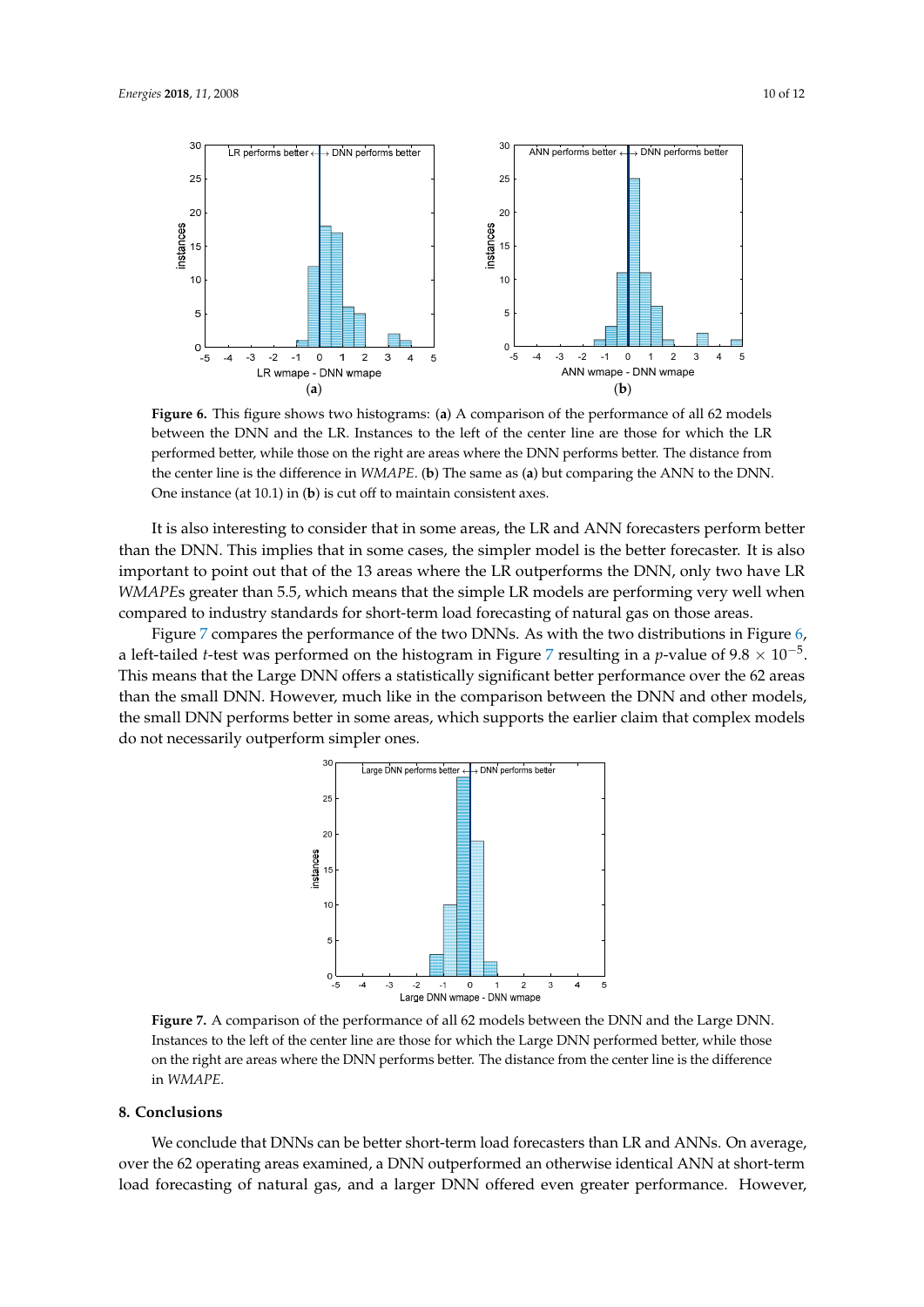these improvements to the performance are not present for all 62 operating areas. For some, even the much simpler linear regression model is shown to perform better than the DNN. For this reason, it is concluded that, although the DNN is a powerful option that in general will perform better than simpler forecasting techniques, it may not do so for every operating area. Therefore, DNNs can be used as a tool in short-term load forecasting of natural gas, but multiple other forecasting methods should be considered as well.

**Author Contributions:** G.D.M. and R.J.P. conceived and designed the experiments G.D.M. performed the experiments; G.D.M. and R.J.P. analyzed the data; R.H.B. contributed reagents/materials/analysis tools; G.D.M. and R.J.P. wrote the paper.

**Funding:** This research received no external funding.

**Acknowledgments:** The GasDay lab at Marquette University provided funding and data for this work.

**Conflicts of Interest:** The authors declare no conflicts of interest.

#### **Nomenclature**

| b             | bias term of a neural network node                       |
|---------------|----------------------------------------------------------|
| $\mathcal{C}$ | the bias term of a restricted Boltzmann machine (RBM)    |
| <b>CDD</b>    | cooling degree days                                      |
| <b>DPT</b>    | dew point                                                |
| Dth           | dekatherm                                                |
| h             | vector of hidden nodes of a RBM                          |
| <b>HDD</b>    | heating degree days                                      |
| $h_i$         | <i>j</i> th hidden node of a RBM                         |
| MAPE          | mean absolute error                                      |
| $\Omega$      | output of a neural network node                          |
| RMSE          | root mean square error                                   |
| S             | natural gas demand                                       |
| T             | temperature in degrees Fahrenheit                        |
| $T_{ref}$     | reference temperature for HDD and CDD                    |
| v             | vector of visible nodes of a RBM                         |
| $v_i$         | <i>i</i> th visible node of a RBM                        |
| W             | weight matrix of a neural network                        |
| $w_i$         | weight of the <i>i</i> th input of a neural network node |
| WMAPE         | weighted mean absolute percentage error                  |
| $x_i$         | <i>i</i> th input to the node of a neural network        |
|               |                                                          |

#### **References**

- <span id="page-11-0"></span>1. Natural Gas Explained. Available online: [https://www.eia.gov/energyexplained/index.php?page=natural\\_](https://www.eia.gov/energyexplained/index.php?page=natural_gas_home) [gas\\_home](https://www.eia.gov/energyexplained/index.php?page=natural_gas_home) (accessed on 24 July 2018).
- <span id="page-11-1"></span>2. Merkel, G.D.; Povinelli, R.J.; Brown, R.H. Deep neural network regression for short-term load forecasting of natural gas. In Proceedings of the International Symposium on Forecasting, Cairns, Australia, 25–28 June 2015; p. 90.
- <span id="page-11-2"></span>3. Asbury, J.G.; Maslowski, C.; Mueller, R.O. *Solar Availability for Winter Space Heating: An Analysis of the Calendar Period, 1953–1975*; Argonne National Laboratory: Argonne, IL, USA, 1979.
- <span id="page-11-3"></span>4. Dahl, M.; Brun, A.; Kirsebom, O.; Andresen, G. Improving short-term heat load forecasts with calendar and holiday data. *Energies* **2018**, *11*, 1678. [\[CrossRef\]](http://dx.doi.org/10.3390/en11071678)
- <span id="page-11-4"></span>5. Vitullo, S.R.; Brown, R.H.; Corliss, G.F.; Marx, B.M. Mathematical models for natural gas forecasting. *Can. Appl. Math. Q.* **2009**, *17*, 807–827.
- <span id="page-11-5"></span>6. Ishola, B. Improving Gas Demand Forecast during Extreme Cold Events. Master's Thesis, Marquette University, Milwaukee, WI, USA, 2016.
- <span id="page-11-6"></span>7. Haida, T.; Muto, S. Regression based peak load forecasting using a transformation technique. *IEEE Trans. Power Syst.* **1994**, *9*, 1788–1794. [\[CrossRef\]](http://dx.doi.org/10.1109/59.331433)